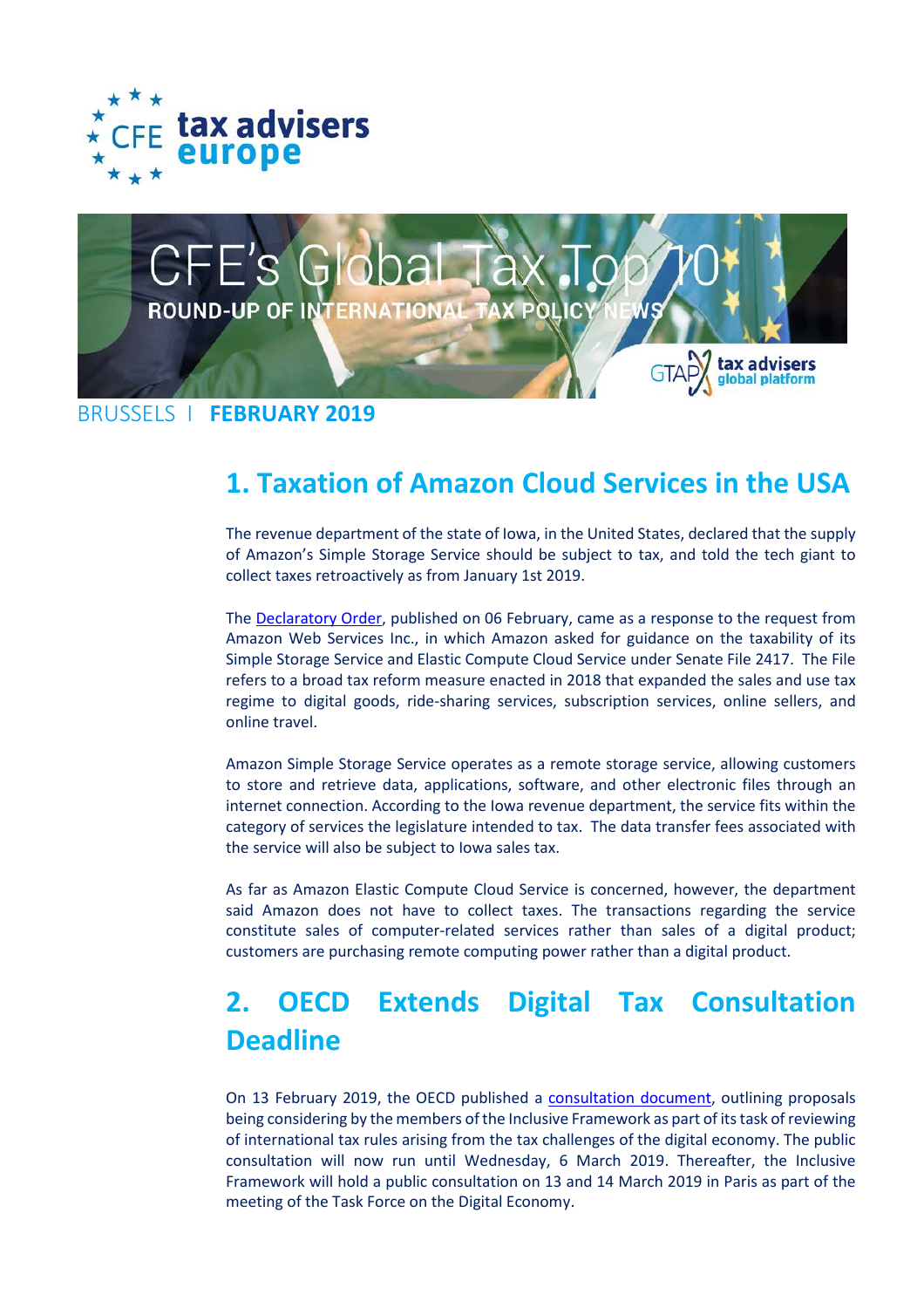The consultation was launched following publication of a [Policy Note](http://www.oecd.org/tax/beps/policy-note-beps-inclusive-framework-addressing-tax-challenges-digitalisation.pdf) identifying that discussions at OECD level will be based around two pillars. The first pillar will focus on how the existing rules that divide the right to tax the income of multinational enterprises among jurisdictions could be modified to take into account the changes that digitalisation has brought to the world economy. The second pillar aims to resolve remaining BEPS issues and will explore two sets of interlocking rules designed to give jurisdictions a remedy in cases where income is subject to no or only very low taxation.

The consultation document invites input concerning a number of technical and policy matters, in order to assist the Inclusive Framework with its task of developing a solution for inclusion in its final report to the G20, due in 2020. Comments should be addressed to the Tax Policy and Statistics Division, Centre for Tax Policy and Administration, and should be submitted in Word format via e-mail to TDFE@oecd.org. All comments submitted will be made publicly available by the OECD in due course.

#### **3. Armenia Join OECD BEPS Inclusive Framework**

Armenia have now joined the [OECD's BEPS Inclusive Framework.](https://www.oecd.org/ctp/beps/inclusive-framework-on-beps-composition.pdf) Members of the Inclusive Framework have the opportunity to work together on an equal footing with other OECD and G20 countries on implementing the BEPS package consistently and on developing further standards to address remaining BEPS issues.

There are now 128 jurisdictions that are participating in the project.

## **4. Botswana Passes New Transfer Pricing and Interest Deductibility Legislation**

As from 01 July 2019, new transfer pricing legislation and new interest deductibility legislation will come into operation in Botswana, passed in its 2018 [Finance Act.](https://irp-cdn.multiscreensite.com/a521d626/files/uploaded/ITA%20Amendment%20Act.pdf)

The new transfer pricing legislation now requires taxpayers to compute their taxable income in accordance with the arm's length standard. The new legislation will encourage voluntary compliance and strengthen the Botswana Unified Revenue Service's efforts to combat non-compliance.

The new interest deductibility legislation is based on a fixed ratio rule, which limits an entity's net interest deductions to 30% of its earnings before interest, taxes, depreciation and amortisation (EBITDA), except for a company whose main business is banking or insurance. This is a straightforward rule to apply and ensures that an entity's interest deductions are directly linked to its economic activity. It also directly links these deductions to an entity's income, which makes the rule reasonably robust against planning.

African tax administrations report that transfer pricing represents one of the highest risks to their tax bases. To that end, having effective legislation is a key element in African countries' fight to combat abusive transfer pricing practices and is also important in providing taxpayers with greater tax certainty and encouraging voluntary compliance.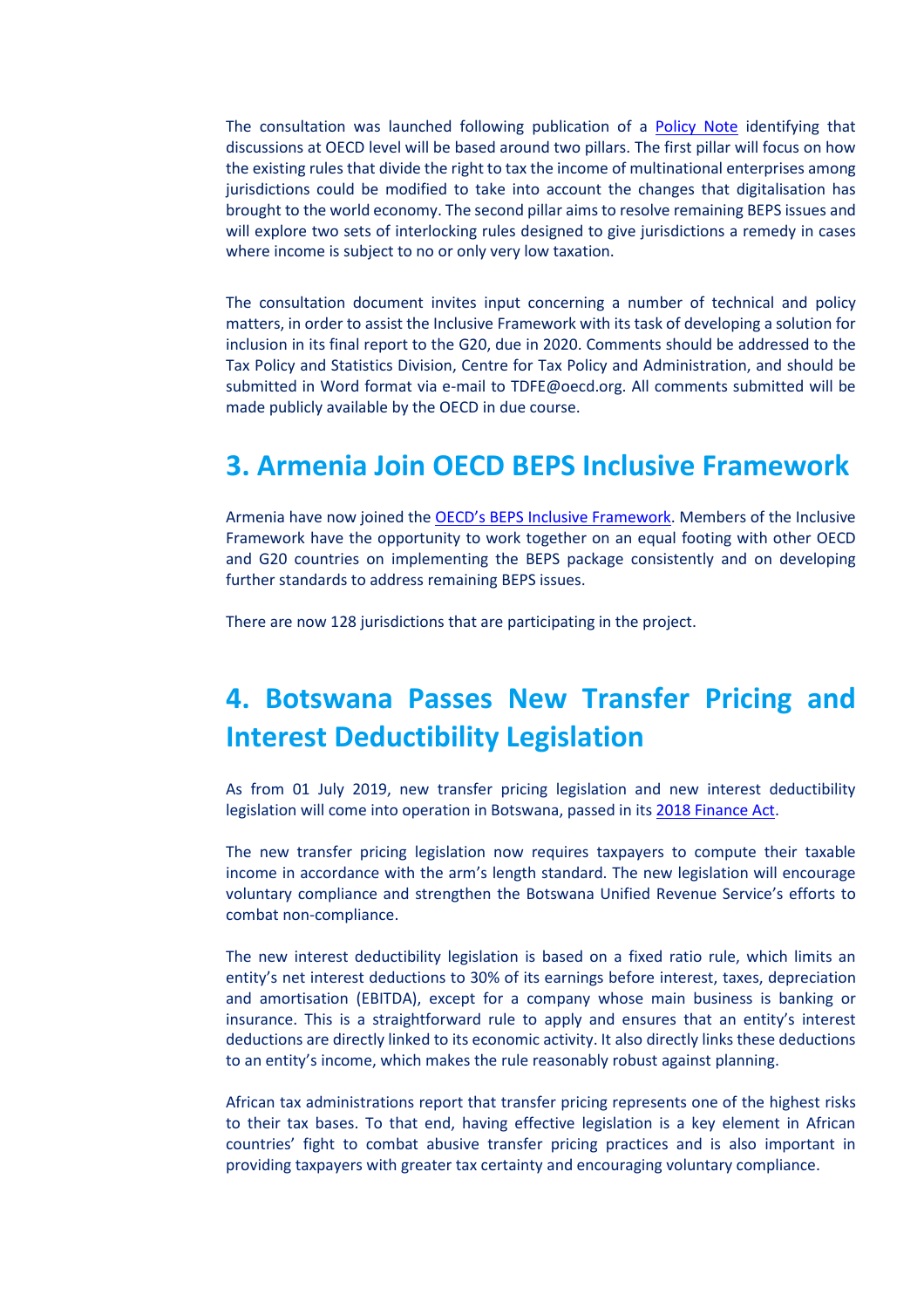## **5. New Zealand to Open Consultation on Digital Services Tax for Multinationals**

The New Zealand government announced on 19 February that it will open a public consultation in May on the design of a Digital Services Tax (DST) on the revenue of multinationals operating in the country. The Finance Minister Grant Robertson said that highly digitalised companies - social media networks, trading platforms and online advertising - currently earn a significant income from New Zealand consumers, but they are not liable for income tax.

The digital services tax would serve as an interim measure until the OECD reaches agreement on a coordinated global method to address the tax challenges of digitalisation by 2020.

## **6. Guernsey Deposits its Instrument of Ratification for the Multilateral BEPS Convention**

On 12 February, Guernsey joined the [OECD Multilateral Convention to Implement Tax](http://www.oecd.org/tax/treaties/beps-mli-signatories-and-parties.pdf)  [Treaty Related Measures to Prevent Base Erosion and Profit Shifting.](http://www.oecd.org/tax/treaties/beps-mli-signatories-and-parties.pdf) The BEPS convention aims to combat tax avoidance by multinational enterprises (MNEs) through prevention of Base Erosion and Profit Shifting (BEPS).

The BEPS multilateral instrument was negotiated within the framework of the OECD G20 BEPS project and enables countries and jurisdictions to swiftly modify their bilateral tax treaties to implement some of the measures agreed.

## **7. Switzerland and UK Agreement on Post-Brexit Trade Relationship**

Switzerland and the UK have signed in Bern on 11 February a trade continuity agreement that will serve as a basis for their trading relationship after Brexit. The accord replicates the majority of the trade agreements that currently govern relations between Switzerland and the European Union.

Anne-Marie de Weck, President of the British-Swiss Chamber of Commerce said: *"It is imperative for our members, both British and Swiss businesses, that trade continues. Switzerland is the UK's seventh largest export market, third largest non-EU market, eighth largest foreign direct investor, and tenth top destination for UK outward direct investment. It is paramount that the British and Swiss governments have secured the continuation of a huge trading relationship with this agreement."*

The agreement between Switzerland and the UK will come into force as soon as the Swiss-EU agreements cease to apply to relations between Switzerland and the UK.

#### **8. New Indonesian E-Commerce Tax Obligations**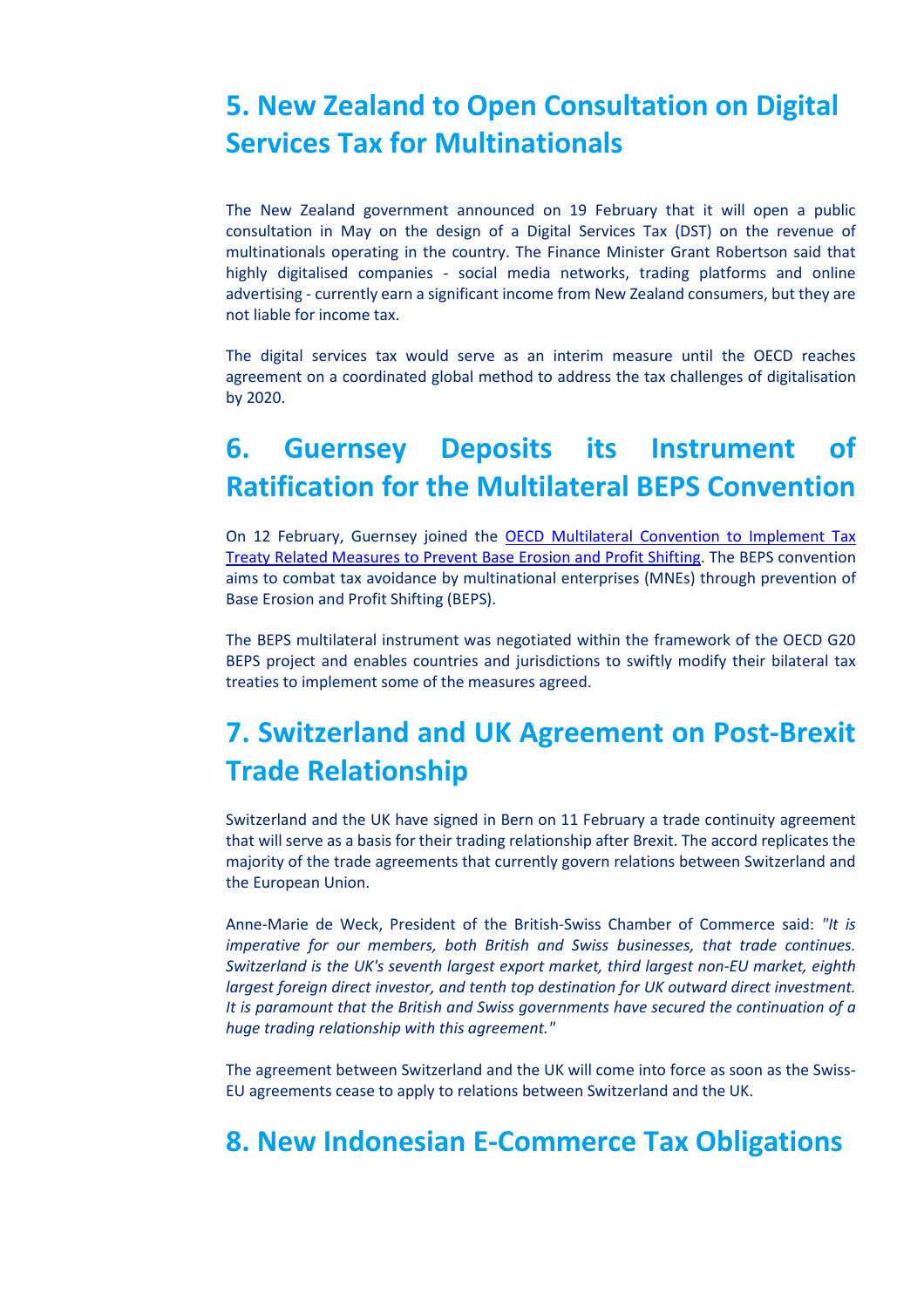The Ministry of Finance of Indonesia has confirmed that, as from 01 April 2019, online marketplaces and sellers must comply with VAT and income tax obligations set out in Indonesia's Regulation Number 210/PMK.010/2018.

The regulation will compel those sellers and marketplaces making supplies worth IDR4.8bn (approximately USD 337.000) or more a year to collect value-added tax on their sales to Indonesian consumers and remit these amounts to the tax authority. They must also levy a luxury sales tax where appropriate.

Beyond that, marketplaces will be obligated to report sales data to the tax agency about those making supplies to Indonesian consumers on their platforms. Traders and services providers will be obligated to provide an Indonesian taxpayer number to marketplaces.

The regulation also affects online retailers, businesses that sell through classified ads, those that offer daily deals, and those transacting with consumers through social media.

# **9. EU Code of Conduct Group Warned Six Jurisdictions on Harmful Tax Regimes**

On 01 February, the European Union Code of Conduct Group (Business Taxation) sen[t letters](https://data.consilium.europa.eu/doc/document/ST-5981-2019-INIT/en/pdf) to Barbados, Belize, Curaçao, Mauritius, Saint Lucia and Seychelles seeking commitment by theses jurisdictions on the replacement of harmful preferential tax regimes with measures of similar effect.

In the letters, sent by the General Secretariat of the Council, the Group stated that the introduction of new preferential tax measures had been identified, such as facilitating offshore structures or arrangements aimed at attracting profits which do not reflect real economic activity in the jurisdiction, exemption of foreign income and Partial Exemption system.

The Group stressed that they are expecting to receive a commitment at a high political level that the jurisdictions will abolish the harmful tax regimes, and that as long as those assurances are received and no other criteria have been failed, the jurisdictions will not be recommended to the Council of the EU to be included in the EU list of non-cooperative jurisdictions for tax purposes.

# **10. Global Tax Advisers Platform (GTAP) Global Conference**

Save the date for the Global Tax Advisers Platform (GTAP) Global Conference, to be held in Turin, Italy, on Thursday 03 October 2019 from 9am to 4pm, on the topic of "Tax and the Future".

CFE Tax Advisers Europe, together with the Asia-Oceania Tax Consultants' Association ("AOTCA") and the West African Union of Tax Institutes ("WAUTI"), established the Global Tax Advisers Cooperation Forum (GTACF) in 2013. In 2018, with the signing of the historic [Ulaanbaatar Declaration,](http://taxadviserseurope.org/wp-content/uploads/2018/12/Ulaanbaatar-Declaration-Official.pdf) the GTACF was renamed the Global Tax Advisers Platform ("GTAP"), in order to further reflect the revised purpose and mission of the organisation.

GTAP is an international platform, representing more than 600,000 tax advisers in Europe, Asia and Africa, that seeks to bring together national and international organisations of tax professionals from all around the world. The principal aim of GTAP is to promote taxpayer